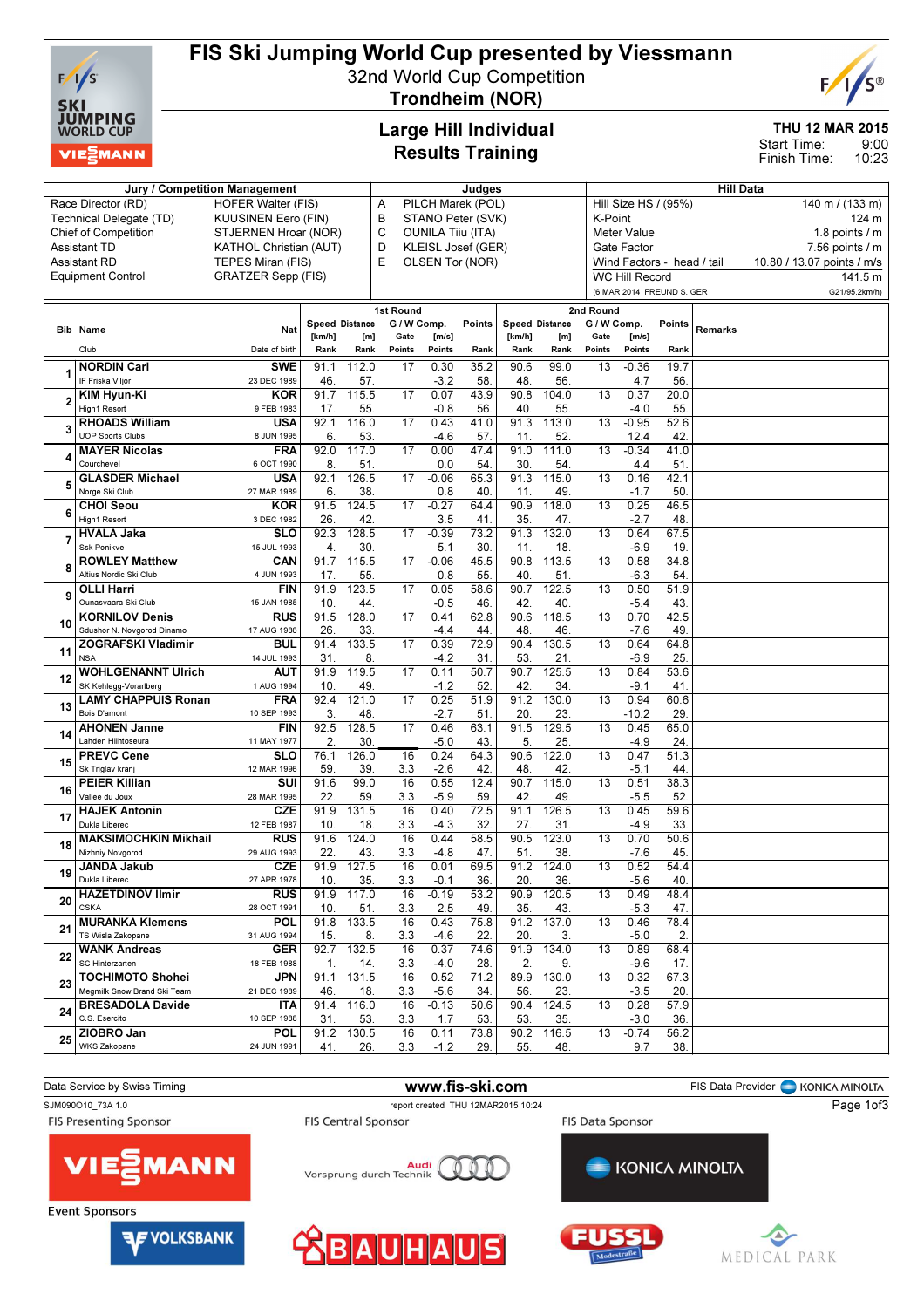

# FIS Ski Jumping World Cup presented by Viessmann

32nd World Cup Competition



Trondheim (NOR)

### Large Hill Individual Results Training

THU 12 MAR 2015 9:00 10:23 Start Time: Finish Time:

|    |                                                            | 1st Round<br>2nd Round<br>Speed Distance<br>G / W Comp.<br>Speed Distance<br>G / W Comp. |                |              |                        |                |               |                |              |        |                   |               |         |
|----|------------------------------------------------------------|------------------------------------------------------------------------------------------|----------------|--------------|------------------------|----------------|---------------|----------------|--------------|--------|-------------------|---------------|---------|
|    | <b>Bib Name</b>                                            | Nat                                                                                      | [km/h]         | [m]          | Gate                   | [m/s]          | <b>Points</b> | [km/h]         | [m]          | Gate   | [m/s]             | <b>Points</b> | Remarks |
|    | Club                                                       | Date of birth                                                                            | Rank           | Rank         | Points                 | Points         | Rank          | Rank           | Rank         | Points | Points            | Rank          |         |
|    |                                                            |                                                                                          |                |              |                        |                |               |                |              |        |                   |               |         |
| 26 | <b>KOBAYASHI Junshiro</b><br>Megmilk Snow Brand Ski Team   | <b>JPN</b>                                                                               | 91.8           | 135.0        | 16                     | 0.73           | 75.2          | 91.0           | 131.0        | 13     | 0.46              | 67.6          |         |
|    |                                                            | 11 JUN 1991                                                                              | 15.            | 4.           | 3.3                    | $-7.9$         | 26            | 30.            | 20.          |        | $-5.0$            | 18.           |         |
| 27 | <b>SAKUYAMA Kento</b><br>Kitano Construction Corp.Ski Team | JPN<br>3 JUL 1990                                                                        | 91.7           | 134.5        | 16                     | 0.63           | 75.4          | 90.9           | 132.5        | 13     | 0.90              | 65.6          |         |
|    |                                                            |                                                                                          | 17.<br>91.4    | 6.<br>132.0  | 3.3<br>16              | $-6.8$<br>0.84 | 24<br>68.6    | 35.<br>90.5    | 14.<br>128.5 | 13     | $-9.7$<br>0.72    | 23<br>60.3    |         |
| 28 | <b>FETTNER Manuel</b><br>SV Innsbruck-Bergisel-Tirol       | <b>AUT</b><br>17 JUN 1985                                                                |                |              |                        |                |               |                |              |        |                   |               |         |
|    | <b>DIETHART Thomas</b>                                     | <b>AUT</b>                                                                               | 31<br>91.6     | 15.<br>118.0 | 3.3<br>$\overline{15}$ | $-9.1$<br>0.20 | 37<br>53.7    | 51.<br>91.3    | 29.<br>127.5 | 13     | $-7.8$<br>0.51    | 31<br>60.8    |         |
| 29 | UVB Hinzenbach-Oberoesterreich                             | 25 FEB 1992                                                                              | 22.            | 50.          | 6.7                    | $-2.2$         | 48.           | 11.            | 30.          |        | $-5.5$            | 28            |         |
|    | <b>MATURA Jan</b>                                          | <b>CZE</b>                                                                               | 91.3           | 128.5        | 15                     | 0.63           | 68.0          | 90.7           | 126.0        | 13     | 0.51              | 58.1          |         |
| 30 | Dukla Liberec                                              | 29 JAN 1980                                                                              | 35             | 30.          | 6.7                    | $-6.8$         | 38            | 42.            | 33.          |        | $-5.5$            | 35            |         |
|    | <b>STJERNEN Andreas</b>                                    | <b>NOR</b>                                                                               | 92.3           | 127.0        | 15                     | 0.38           | 68.0          | 92.0           | 138.5        | 13     | 0.65              | 79.1          |         |
| 31 | Sprova <sub>IL</sub>                                       | 30 JUL 1988                                                                              | $\overline{4}$ | 36.          | 6.7                    | $-4.1$         | 38            | $\mathbf{1}$   | $\mathbf{1}$ |        | $-7.0$            | 1.            |         |
|    | <b>WELLINGER Andreas</b>                                   | <b>GER</b>                                                                               | 92.0           | 134.5        | 15                     | 0.99           | 74.9          | 91.4           | 133.0        | 13     | 0.71              | 68.5          |         |
| 32 | Sc Ruhpolding                                              | 28 AUG 1995                                                                              | 8.             | 6.           | 6.7                    | $-10.7$        | 27.           | 7.             | 13.          |        | $-7.7$            | 16            |         |
|    | <b>POPPINGER Manuel</b>                                    | <b>AUT</b>                                                                               | 91.3           | 141.5        | 15                     | 0.60           | 91.7          | 90.9           | 135.0        | 13     | 0.54              | 74.0          |         |
| 33 | SV Innsbruck-Bergisel-Tirol                                | 19 MAY 1989                                                                              | 35.            | 1.           | 6.7                    | $-6.5$         | 1.            | 35.            | 7.           |        | $-5.8$            | 10            |         |
| 34 | <b>MAEAETTAE Jarkko</b>                                    | <b>FIN</b>                                                                               | 91.0           | 129.5        | $\overline{14}$        | 0.14           | 78.4          |                |              |        |                   |               |         |
|    | Kainuun Hiihtoseura                                        | 28 DEC 1994                                                                              | 52.            | 28.          | 10.0                   | $-1.5$         | 19.           |                |              |        |                   |               |         |
| 35 | <b>DESCOMBES SEVOIE Vincent</b>                            | <b>FRA</b>                                                                               | 90.8           | 126.0        | 14                     | 0.37           | 69.6          | 90.7           | 129.0        | 13     | 0.50              | 63.6          |         |
|    | Douanes - Chamonix                                         | 9 JAN 1984                                                                               | 55.            | 39.          | 10.0                   | $-4.0$         | 35.           | 42.            | 27.          |        | $-5.4$            | 27            |         |
| 36 | <b>VASSILIEV Dimitry</b>                                   | <b>RUS</b>                                                                               | 91.3           | 133.5        | 14                     | 0.66           | 80.0          | 91.2           | 134.0        | 13     | 0.84              | 68.9          |         |
|    | Ufa Dinamo                                                 | 26 DEC 1979                                                                              | 35.            | 8.           | 10.0                   | $-7.1$         | 14.           | 20.            | 9.           |        | $-9.1$            | 15            |         |
| 37 | <b>DESCHWANDEN Gregor</b>                                  | SUI                                                                                      | 91.1           | 131.0        | 14                     | 0.32           | 79.1          | 91.2           | 132.5        | 13     | 0.24              | 72.7          |         |
|    | Horw                                                       | 27 FEB 1991                                                                              | 46             | 22.          | 10.0                   | $-3.5$         | 18.           | 20.            | 14           |        | $-2.6$            | 11            |         |
| 38 | <b>ASIKAINEN Lauri</b><br>Kuusamon Erae-Veikot             | <b>FIN</b><br>28 MAY 1989                                                                | 90.9<br>54     | 123.0<br>45. | 14<br>10.0             | 0.62<br>$-6.7$ | 61.5<br>45.   | 91.0<br>30.    | 120.0<br>44. | 13     | 0.21<br>$-2.3$    | 50.5<br>46    |         |
|    | <b>PUNGERTAR Matjaz</b>                                    | <b>SLO</b>                                                                               | 91.5           | 131.5        | 14                     | 1.05           | 72.2          | 91.3           | 123.0        | 13     | $-0.11$           | 59.6          |         |
| 39 | <b>SSK Menges</b>                                          | 14 AUG 1990                                                                              | 26             | 18.          | 10.0                   | $-11.3$        | 33.           | 11             | 38.          |        | 1.4               | 33            |         |
|    | <b>DEZMAN Nejc</b>                                         | <b>SLO</b>                                                                               | 91.7           | 131.0        | $\overline{14}$        | 0.62           | 75.9          | 91.4           | 122.5        | 13     | 0.01              | 57.2          |         |
| 40 | SK Triglav Kranj                                           | 7 DEC 1992                                                                               | 17.            | 22.          | 10.0                   | $-6.7$         | 21            | 7.             | 40           |        | $-0.1$            | 37            |         |
|    | <b>FORFANG Johann Andre</b>                                | NOR                                                                                      | 90.8           | 132.0        | $\overline{13}$        | 0.66           | 80.6          | 91.4           | 130.5        | 13     | 0.20              | 69.5          |         |
| 41 | Tromsoe Skiklubb                                           | 4 JUL 1995                                                                               | 55.            | 15.          | 13.3                   | $-7.1$         | 13.           | 7.             | 21.          |        | $-2.2$            | 14.           |         |
| 42 | <b>TEPES Jurij</b>                                         | <b>SLO</b>                                                                               | 91.4           | 133.0        | 13                     | 0.53           | 83.8          | 91.6           | 132.0        | 13     | $-0.05$           | 75.1          |         |
|    | SD Dolomiti                                                | 14 FEB 1989                                                                              | 31             | 13.          | 13.3                   | $-5.7$         | 9.            | $\overline{4}$ | 18.          |        | 0.7               | 8             |         |
| 43 | <b>TAKEUCHI Taku</b>                                       | JPN                                                                                      | 90.8           | 133.5        | 13                     | 0.68           | 83.1          | 91.0           | 132.5        | 13     | 0.25              | 72.6          |         |
|    | Kitano Construction Corp. Ski Club                         | 20 MAY 1987                                                                              | 55.            | 8.           | 13.3                   | $-7.3$         | 10.           | 30.            | 14.          |        | $-2.7$            | 12            |         |
| 44 | <b>NEUMAYER Michael</b>                                    | GER                                                                                      | 91.7           | 127.0        | 13                     | 0.17           | 76.9          | 91.7           | 129.0        | 13     | 0.78              | 60.6          |         |
|    | SC 1906 Oberstdorf<br><b>KRAUS Marinus</b>                 | 15 JAN 1979<br>GER                                                                       | 17.<br>91.2    | 36.<br>128.0 | 13.3<br>13             | $-1.8$<br>0.46 | 20<br>75.5    | 3.<br>91.4     | 27.<br>120.0 | 13     | $-8.4$<br>$-0.15$ | 29<br>54.8    |         |
| 45 | Wsv Oberaudorf                                             | 13 FEB 1991                                                                              | 41             | 33.          | 13.3                   | $-5.0$         | 23.           | 7.             | 44.          |        | 2.0               | 39            |         |
|    | <b>ZYLA Piotr</b>                                          | POL                                                                                      | 91.2           | 131.0        | 13                     | 0.58           | 79.6          | 91.1           | 137.5        | 13     | 0.75              | 76.2          |         |
| 46 | <b>KS Wisla Wisla</b>                                      | 16 JAN 1987                                                                              | 41.            | 22.          | 13.3                   | $-6.3$         | 16.           | 27.            | 2.           |        | $-8.1$            | 7.            |         |
|    | <b>BARDAL Anders</b>                                       | NOR                                                                                      | 91.3           | 131.0        | 13                     | $-0.11$        | 87.3          |                |              |        |                   |               |         |
| 47 | Steinkjer Skiklubb                                         | 24 AUG 1982                                                                              | 35.            | 22.          | 13.3                   | 1.4            | 6.            |                |              |        |                   |               |         |
| 48 | <b>JACOBSEN Anders</b>                                     | <b>NOR</b>                                                                               | 91.5           | 136.0        | 13                     | 0.69           | 87.4          | 91.5           | 136.5        | 13     | 0.56              | 76.5          |         |
|    | Ringkollen Skiklubb                                        | 17 FEB 1985                                                                              | 26.            |              | 13.3                   | -7.5           | 5.            | 5.             | ь.           |        | $-6.0$            | 6.            |         |
| 49 | <b>ITO Daiki</b>                                           | <b>JPN</b>                                                                               | 91.2           | 126.0        | 13                     | $-0.23$        | 79.9          | 91.3           | 137.0        | 13     | 0.56              | 77.4          |         |
|    | Megmilk Snow Brand Ski Team                                | 27 DEC 1985                                                                              | 41.            | 39.          | 13.3                   | 3.0            | 15.           | 11.            | 3.           |        | $-6.0$            | 4.            |         |
| 50 | <b>EISENBICHLER Markus</b>                                 | <b>GER</b>                                                                               | 91.1           | 123.0        | 13                     | $-0.29$        | 75.3          | 91.3           | 134.0        | 13     | 0.74              | 70.0          |         |
|    | <b>TSV Siegsdorf</b>                                       | 3 APR 1991                                                                               | 46.            | 45.          | 13.3                   | 3.8            | 25.           | 11.            | 9.           |        | $-8.0$            | 13.           |         |
| 51 | <b>DAMJAN Jernej</b><br>SSK Sam Ihan                       | <b>SLO</b><br>28 MAY 1983                                                                | 90.7           | 110.5        | $\overline{13}$        | $-0.24$        | 52.1          | 90.7           | 111.5        | 13     | 0.18              | 35.6          |         |
|    | <b>FREITAG Richard</b>                                     | <b>GER</b>                                                                               | 58.<br>91.0    | 58.<br>123.0 | 13.3<br>13             | 3.1<br>$-0.62$ | 50<br>79.6    | 42.<br>91.0    | 53.<br>124.0 | 13     | $-1.9$<br>$-0.31$ | 53.<br>64.1   |         |
| 52 | SG Nickelhuette Aue                                        | 14 AUG 1991                                                                              | 52.            | 45.          | 13.3                   | 8.1            | 16.           | 30.            | 36.          |        | 4.1               | 26.           |         |
|    | <b>VELTA Rune</b>                                          | <b>NOR</b>                                                                               | 91.1           | 129.5        | $\overline{13}$        | 0.21           | 80.9          | 91.2           | 137.0        | 13     | 0.54              | 77.6          |         |
| 53 | Lommedalen II                                              | 19 JUL 1989                                                                              | 46.            | 28.          | 13.3                   | $-2.3$         | 12.           | 20.            | 3.           |        | $-5.8$            | 3.            |         |
|    | <b>STOCH Kamil</b>                                         | <b>POL</b>                                                                               | 91.1           | 133.5        | $\overline{13}$        | 0.36           | 86.5          |                |              |        |                   |               |         |
| 54 | KS Eve-nement Zakopane                                     | 25 MAY 1987                                                                              | 46.            | 8.           | 13.3                   | $-3.9$         | 7.            |                |              |        |                   |               |         |